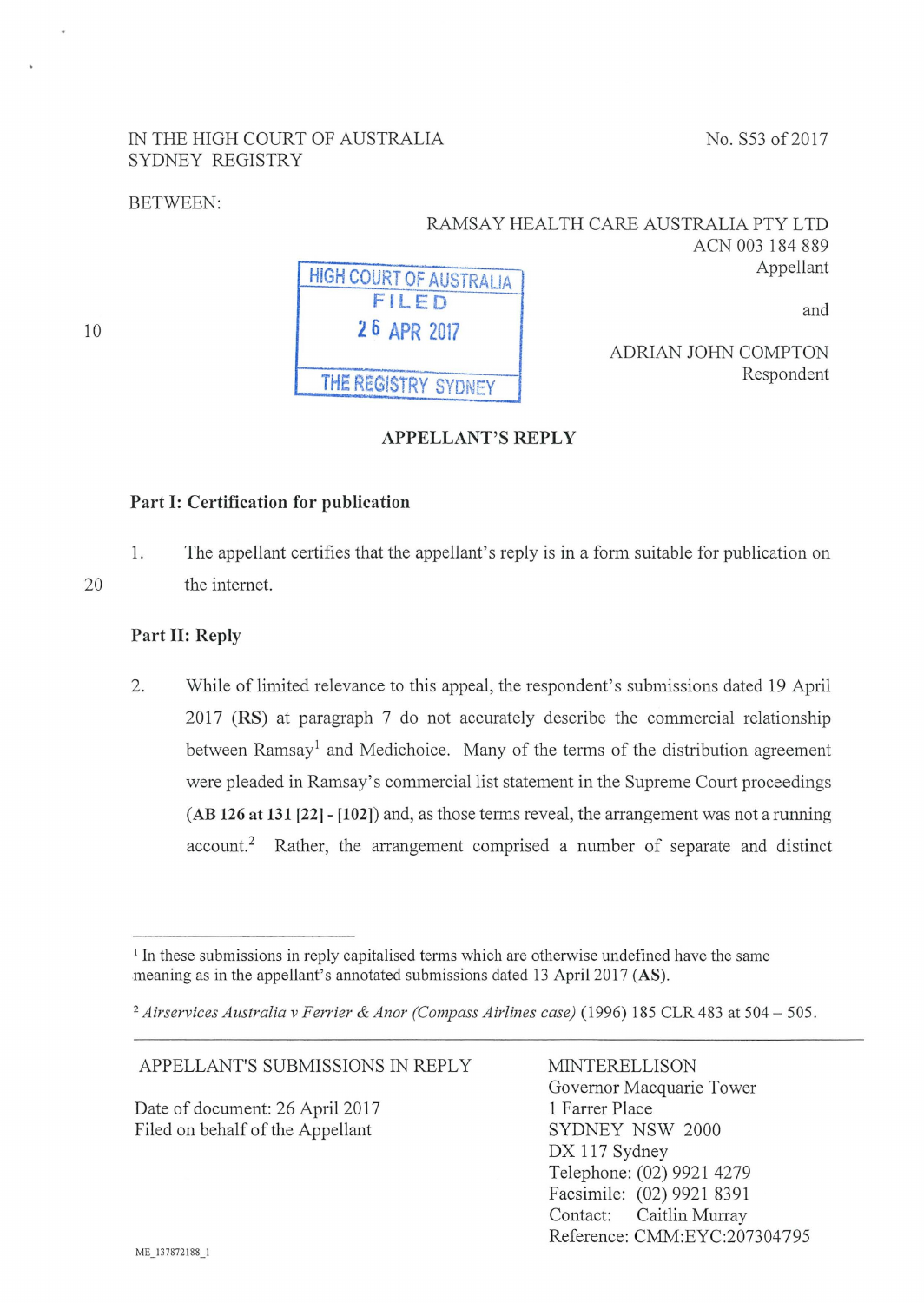categories of obligation on the part of each party, each of which category was regulated by different parts of the distribution agreement and turned on different facts.

- 3. At RS [ 10 12] the respondent refers to various materials before, or matters stated by then senior counsel on behalf of Ramsay to, the primary judge. The appellant does not accept all of the matters set out in RS  $[10 - 12]$ , nor the conclusions drawn from them. For example, RS [11(iv)] does not accurately set out senior counsel's statement: among things the critical word "perhaps" has been omitted from RS [ 11 (iv)]. In fact then senior counsel for Ramsay stated: "the best finding of fact your Honour could make on this application in relation to the issue is that **perhaps** there's enough evidence to show that 10 there is a matter that upon further inquiry might lead to a different result" (emphasis added) **(AB 296.10-12).** Likewise, the "necessary" conclusion suggested at RS [11(ii)] is not an inference drawn below, nor one that the appellant accepts. Further, RS  $[10(ii)]$ summarises only parts of Mr Albarran's first affidavit sworn 7 July 2015, and does not go on to summarise Mr Albarran's important second affidavit sworn 20 July 2015 in which Mr Albarran deposed that he had now received further documents from the appellant containing calculations and workings supporting its claimed debt; that he had not previously seen these documents; and it would take him approximately one to two months to go through the documents and finalise the liquidators' position, although "at this point in time" he stood by the statements in his first affidavit **(AB** 76-77; **J [29] AB 359).** 
	- 4. However, rather than dealing with these matters in detail (which involves entering into the factual dispute that the respondent could have had, but chose not to have, before Hammerschlag J), the short point is that at the end of the day as set out at AS  $[47-49]$ the Full Court relied on only two matters in arriving at its conclusion: (1) that there had been, in the Full Court's view, no trial on quantum; and (2) "Ramsay Health Care acknowledged that there is an 'open question' whether any debt is in fact owed by MediChoice to Ramsay Health Care and thus whether any debt is owed by Mr Compton to Ramsay pursuant to the guarantee" (at **J[78]; AB 378).**
	- 5. The submissions at RS  $[10 - 12]$  could only be relevant to the extent they relate to (2) in the above paragraph. As discussed in AS  $[18]$  and  $[47 - 48]$ , statements to the effect that there was an open question as to whether a debt was owing need to be considered in context: the Court and the parties were involved only in the first stage of a two-step

20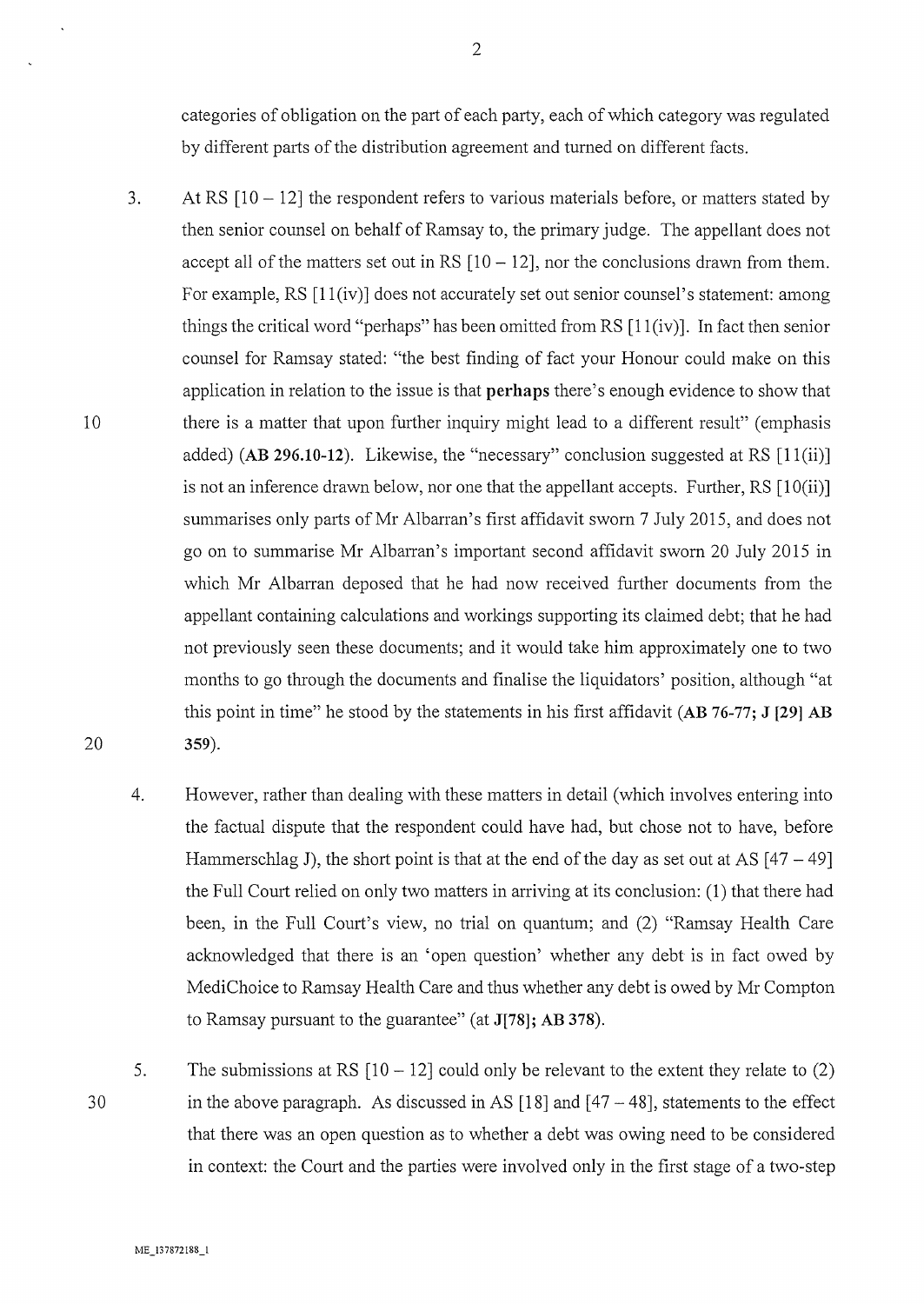process, namely a "preliminary investigation" of the merits of the attack on the judgment (see AS [17]). Indeed the true import of what senior counsel was saying is revealed by the statement adverted to in RS  $[11(iv)]$  and set out in paragraph 3 above: the best (i.e., most favourable to the respondent) finding available on the application then before the primary judge (namely, the first stage of the inquiry) was that "perhaps there's enough evidence to show that there is a matter that upon further inquiry might lead to a different result". Understood in this context, the "concession" does not take the matter further.

10

20

6. The latter point is supported by consideration of the reasoning and decision in *Commonwealth Bank v Jeans* [2005] FCA 978. In that case Hely J went further than treating the debtor's evidence as giving rise to an "open question"- Hely J expressly assumed, in favour of the debtor, that there was a *prima facie* case that "the debtor did not in fact sign" the relevant page of the guarantee and that there was expert evidence supporting that fact ([2005] FCA 978 at [12]). Despite making these assumptions, Hely J was of the view that the debtor had failed to make out any basis for going behind the judgment, since among other things there had been a fully contested hearing; the debtor had had a reasonable opportunity at that hearing to raise whatever grounds he wished to rely upon to resist the case against him; and the scope of the contest had been determined by the respective cases put forward by the parties ( $[2005]$  FCA 978 at  $[18] - [19]$ ).

- 7. The references at RS [32]- [36] to other stages of the bankruptcy process do not advance the respondent's position. Nothing in the decisions relied upon suggest that the approach in *Corney* should not be followed. In fact, the majority of those decisions either cite, refer to or follow *Corney.* <sup>3</sup>
	- 8. The respondent submits at RS [37] that *Wren v Mahony* (1972) 126 CLR 212 is "the only High Court decision on s 52 of the *Bankruptcy Act* 1966 (Cth) ". This could be construed as a suggestion that there is some material difference between s 52 and equivalent bankruptcy legislation existing at the time of, and applied in, earlier decisions including *Corney,* such that *Wren* should be treated as the leading case. Any such suggestion is incorrect. There is no material difference between s 52 of the *Bankruptcy*

<sup>3</sup> See *Emerson* & *Anor v Wreckair Pty Ltd* (1992) 33 FCR 581 at 587; *Wenkart v Abigano* [1999] FCA 354 at [23]-[24]; *Katter v Melham* (2014) 319 ALR 646 at [69], [71]- [74], [79]; *Re McCollum; Ex parte the Bankrupt*  (1987) 71 ALR 626 at 628-629; *Re Raymond; ex parte Raymond* (1992) 36 FCR 424; *Pollock v DFC ofT* (1994) 94 ATC 4148 at [4155]; *Re Quatrovision Pty Ltd (In Liq) and the Companies Act 1961* [1982] 1 NSWLR 95 at 100; *Ilhan v Cvitanovic* (2009) 73 NSWLR 644 at 651.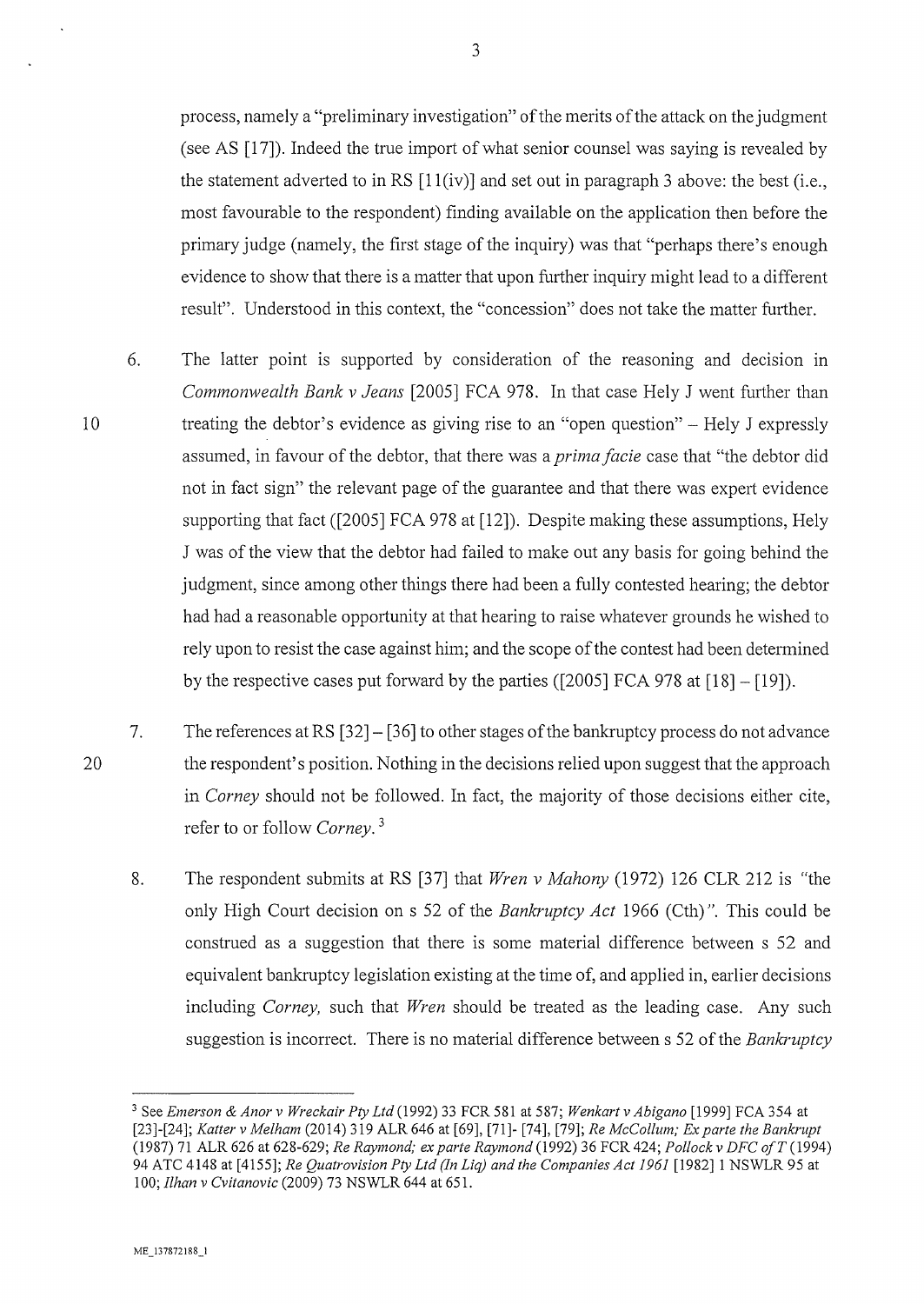*Act* and s 56(2)(a) of the *Bankruptcy Act* 1924 (Cth)<sup>4</sup>, which was (as the Full Court observed at **J[53]; AB 369.13)** the comparable provision to s 52 and which was applied in both *Corney* and in *Petrie v Redmond* [1943] St R Qd 71 (see AS [35]).

- 9. In dealing with Ramsay's first ground of appeal at RS [51]- [62], the respondent fails to deal with, or even advert to, the critical feature in *Corney*, namely the distinction between going behind a default judgment and going behind a judgment obtained after a contested hearing.
- 10. Further, in RS [53]- [54] the respondent advances a proposition to the effect that to say that a court can do X in situations A, B or C does not mean that a court can do X in only those situations. This proposition fails to address or deal with Fullagar J's statement in *Corney* (at 356-7):

If the judgment in question followed a full investigation at trial on which both parties appeared, the court will not reopen the matter unless a prima-facie case of fraud, collusion or miscarriage of justice is made out.

- 11. Contrary to the respondent's proposition, this statement, which has been cited many times in subsequent cases $^5$ , makes clear that a court will not go behind a judgment given after a full investigation at trial on which both parties appeared except in the event that -or "unless", to use Fullagar J's word- there has been fraud, collusion or miscarriage of justice.
- 20 12. Next, at RS [55]- [62] the respondent argues for a broad construction of the expression "miscarriage of justice", which would apparently extend to a miscarriage of justice extraneous to the forensic process. *First,* this construction is inconsistent with the ordinary natural meaning of the relevant words of s 52 of the *Bankruptcy Act.* As noted

4

<sup>4</sup>A copy of section 56 is attached to these submissions.

<sup>5</sup> See for example *Simon v* 0 *'Gorman Pty Ltd* & *Anor* (1979) 27 ALR 619 at 633; *Re David; Ex parte Lahood* (1979) 27 ALR 306 at 308; *Udovenko* & *Ors v Mitchell* (1997) 79 FCR 418 at 421; *Miles v Shell Company of Australia* (1998) 156 ALR 133 at 136; *Taylor v Taylor* [1999] FCA 270 at [23]; *Seymour v Housing Guarantee Fund Ltd* [1999] FCA 1441 at [9]; *National Australia Bank v Freeman*  [2002] FCA 244 at [14] (approved on appeal in [2003] FCAFC 200); *Commonwealth Bank of Australia v Jeans* [2005] FCA 978 at [15]; *Toumazou v Housing Guarantee Fund Ltd* [2006] FCA 1292 at [ 4]; *Smith v Ab bott Stillman and Wilson* [2007] FCA 1256 at [30]; *Xu v Wan Ze Property Development (Aust) Pty Ltd (in liq)* (2014) 315 ALR 523 at [60]; *Khouzame v All Seasons Air Pty Ltd*  [2014] FCA 1319 at [11]; *Yarranova Pty Ltd v Shaw (No 2)* [2014] FCA 616 at [69]; *Katter v Me/hem (No 2)* (2014) 319 ALR 646 at [72]; *Di Iorio v Wagener* [2015] FCA 524 at [20]; *Nadarajapillai v Naderasa* [2016] FCA 502 at [25].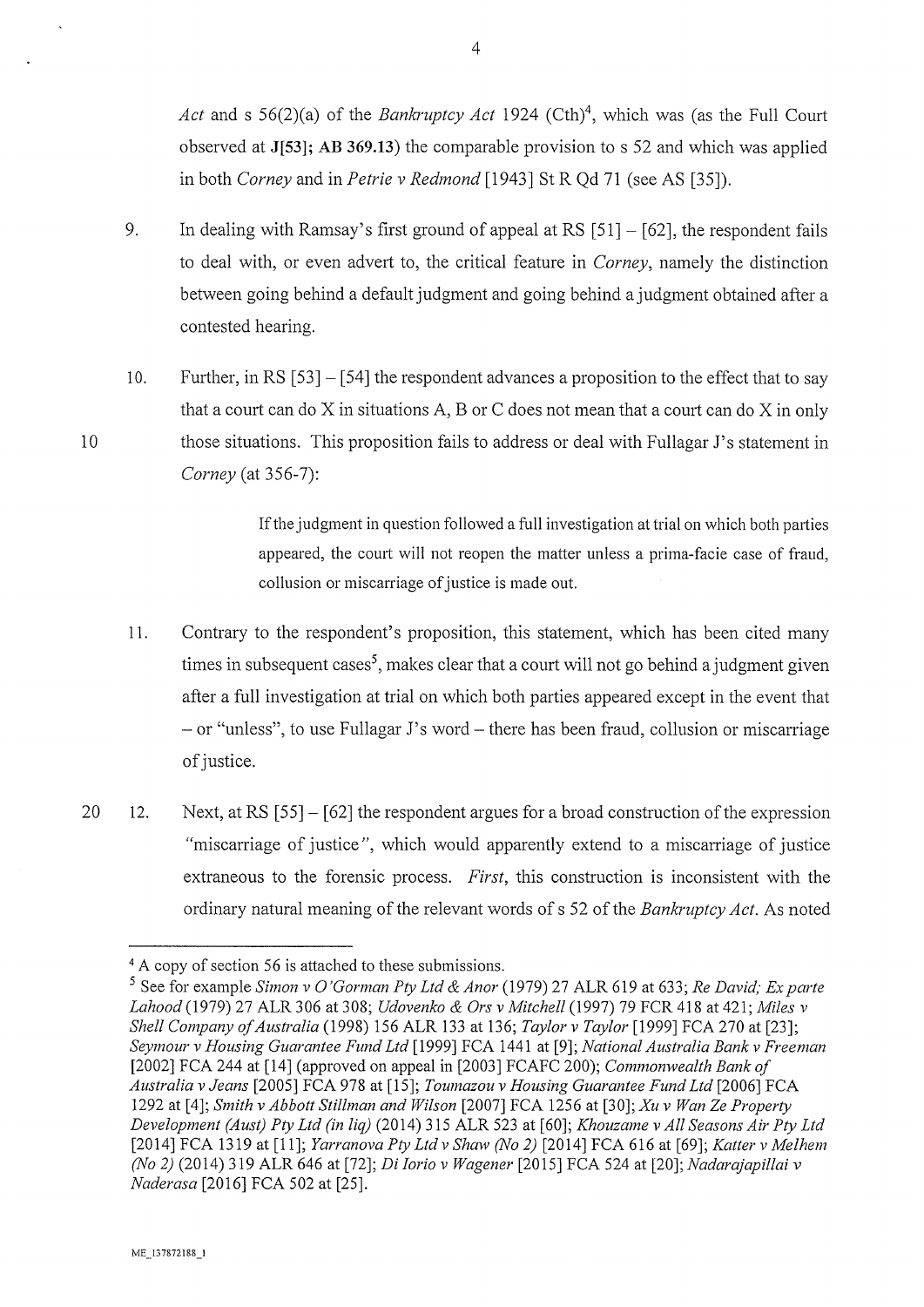in AS [25], where the creditor's petition is supported by a judgment the Court's discretion under s 52 is whether to accept the judgment as satisfactory proof of the debt. It follows that the question for the Court is whether the judgment itself should not have been obtained; if not, a final judgment from another Court (at least if given after a full investigation at trial) will stand as proof of the debt.

- 13. *Secondly,* if, or to the extent that, there is any uncertainty in relation to this construction (and it is submitted there is not) the principle of finality in litigation is part of the common law framework in which the power conferred by s 52 should be considered (see AS [45] and the cases there cited). It follows that the statutory discretion conferred by s 52 should be construed in a manner giving primacy to a final judgment given after a contested hearing.
- 14. *Thirdly,* the appellant's construction is consistent with the construction given to the statutory discretion by numerous courts over the years.<sup>6</sup> It is also consistent with the natural meaning of Fullagar J's statement in *Corney* set out in [10] above, the language of which points directly towards instances of impeaching the obtaining of the judgment.
- 15. In dealing with the appellant's second ground, the respondent attempts to explain *Wren*  as being outside the ambit of an ordinary default judgment. However, this submission is difficult to reconcile with RS [37] where it is accepted (correctly) that "judgment was entered against Mr Wren based on his default in failing thereafter to plead to the statement of claim". In any event, the critical point for present circumstances is that there had not been a full investigation at trial. The same point applied in *Wren,* as was clear from Barwick CJ's observation at 225:

There had been no more in the Supreme Court than a contest at a pleading stage of the action. No more could have been decided than a question of law.

 $\frac{1}{2}$ 

Jeremy Stoljar

Tel: 02 9232 2084 Fax: 02 9232 7740 Email: jstoljar@eightselborne.com.au Jack Hynes Tel: 02 8915 2138 Fax: 02 9233 1137 Email:hynes@selbomechambers.com.au

26 April 2017

10

<sup>6</sup> See AS [26]- [27]; see also *In Re Flatau; Ex Parte Scotch Whiskey Distillers Ltd* (1888) 22 QBD 83 at 85 per Lord Esher; *In re Hawkins; Ex parte Troup* [1895]1 QB 404 at 409 per Lord Esher and at 412 per Lopes LJ.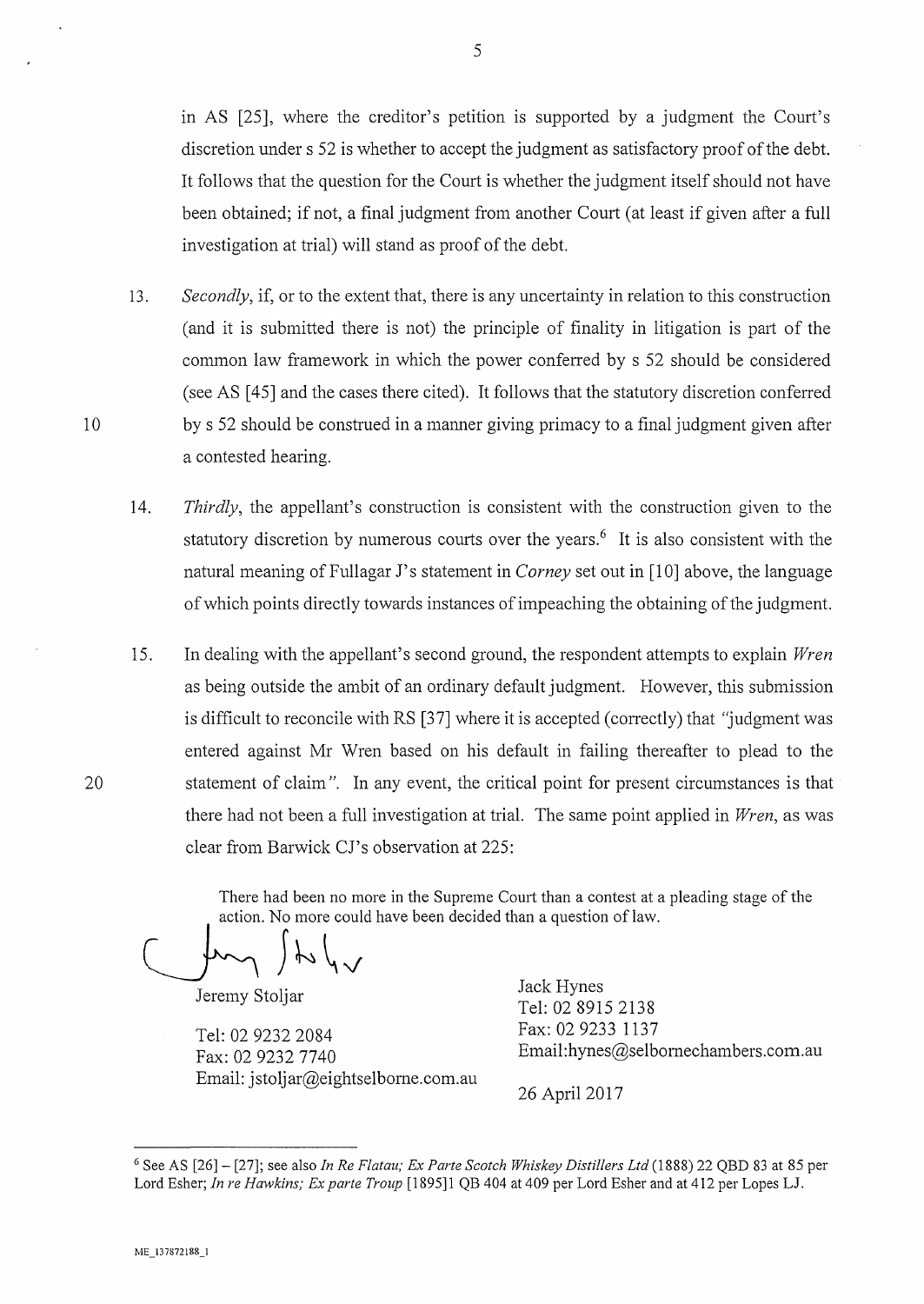1924<sub>,</sub> *Bankruptcy.* No. 37.

# BANKRUPTCY.

# No. 37 of 1924.

## An Act relating to Bankruptcy.

## [Assented to 8th October, 1924.]

BE it enacted by the King's Most Excellent Majesty, the Senate, and the House of Representatives of the Commonwealth of Australia, as follows :-

#### PART I.-PRELIMINARY.

1. This Act may be cited as the *Bankruptcy Act* 1924. Short title.

2. This Act shall commence on a day to be fixed by proclama- Commencement. tion.

3. This Act is divided into Parts as follows : $-$  Parts.

Part I.—Preliminary .(Sections 1-8).

Part II.—Administration (Sections 9–17).

Part III.—Constitution, Procedure and Powers of Courts.

Division 1.—Jurisdiction (Sections 18-26).

Division 2.-Procedure (Sections 27-43).

- Division 3.—Evidence (Sections 44-51).
- Part IV.—Proceedings in connexion with Sequestration.
	- Division 1.-Acts of Bankruptcy (Sections  $52, 53$ ).
	- Division 2.-Petition and Sequestration Order (Sections 54-65).
	- Division 3.—Proceedings consequent on Sequestration Order (Sections 66, 67).
	- Division 4.--Public Examination of Bankrupt (Sections 68-70).
	- Division 5.-Composition or Scheme of Arrangement (Sections 71-73).
	- Division 6.-Committee of Inspection (Sections 7 4, 75).
- Part V.-Control over Person and Property of Debtor (Sections 76-80),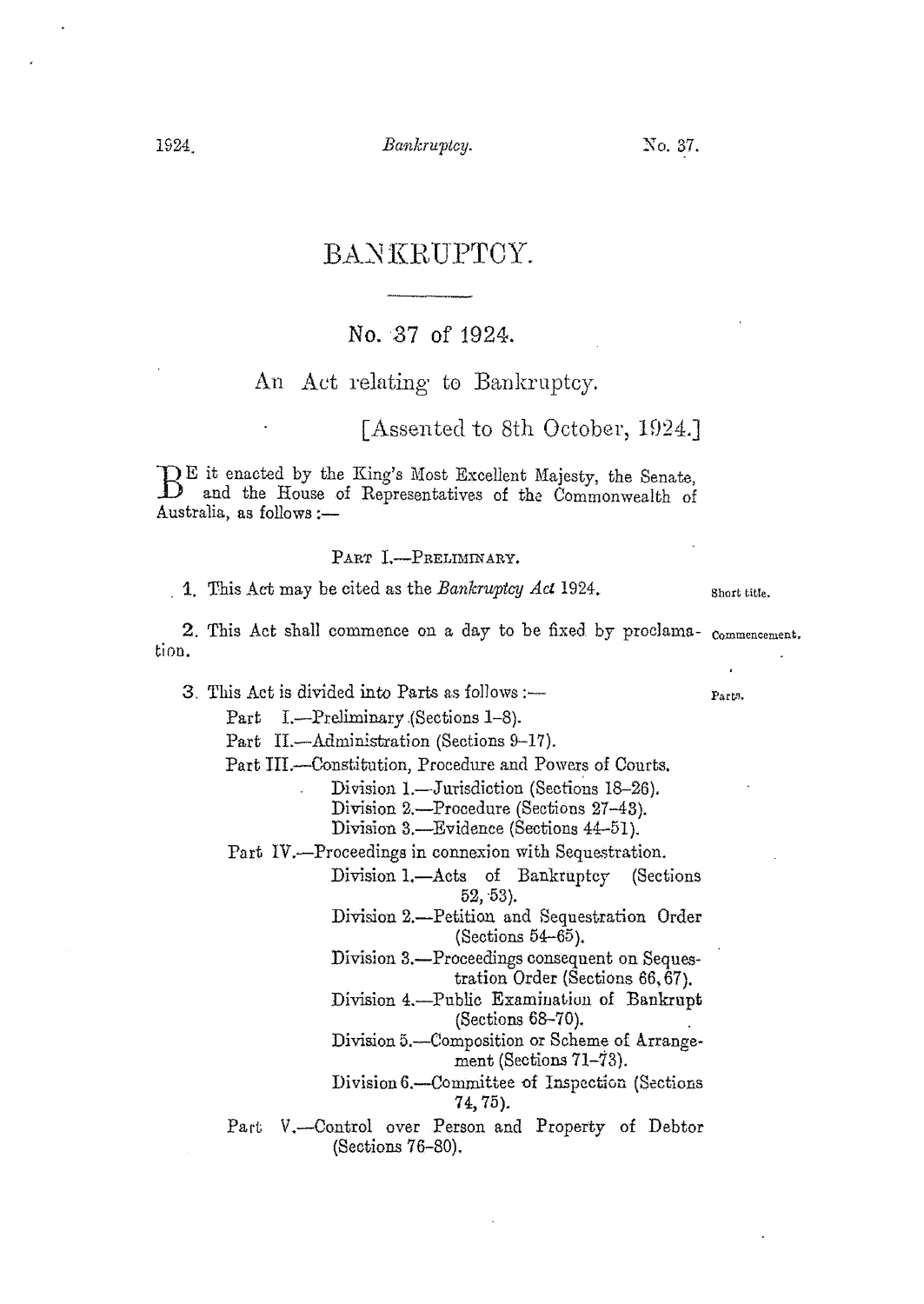committed by the debtor in the course or for the purpose of the proceedings preliminary to the execution of the deed, in cases where he is prohibited from so doing by the provisions of Part XL or Part XIL of tbis Act.

(2.) If the petitioning creditor is a secured creditor, he must, in  $N.S.W. s. 7.$ his petition,

- $(a)$  state that he is willing to give up his security for the benefit of the creditors in the event of a sequestration order being made against the debtor ; or
- (b) give an estimate of the value of his security, in which case he may be admitted as a petitioning creditor to the extent of the balance of the debt due to him, after deducting the value so estimated, in the same manner as if he were an unsecured creditor.

 $(3.)$  If the petitioning creditor is a secured creditor he shall, upon application being made by the trustee or official receiver within the prescribed time after the making of a sequestration order, and upon payment of the estimated value stated in his petition, give up his security to the trustee or official receiver for the benefit of the creditors.

56.-(1.) A creditor's petition shall be verified by his affidavit, or Proceedings the affidavit of some person on his behalf having knowledge of the  $^{aug~order~on}_{\text{creditor's}}$ facts, and shall be served in the prescribed manner. petition.

- )–78.<br>65.

- 
- (2.) At the hearing, the Court--<br>(a) shall require proof of the debt of the petitioning creditor, of the service of the petition, and of the act of bankruptcy, or, if more than one act of bankruptcy is alleged in the  $\frac{\hat{W}}{\text{ras}}$  petition, of some one of them; and (1).
- (b) if satisfied with the proof, may make a sequestration order in pursuance of the petition.
- $(3.)$  If the Court-
- $(a)$  is not satisfied with the proof of the petitioning creditor's debt; or of the service of the petition, or of the act of bank ruptcy; or
- (b) is satisfied by the debtor that he is able to pay his debts, or that for other sufficient cause no order ought to be made,

it may dismiss the petition.

(4.} When the act of bankruptcy relied on is non-compliance with a bankruptcy notice to pay, secure or compound for a judgment debt, or the sum ordered to be paid, the Court may, if it thinks fit, stay or dismiss the petition, on the ground that an appeal from the judgment or order or a motion for a new trial is pending.

 $(5)$ .) Where the debtor appears on the petition, and denies that he is indebted to the petitioner, or that he is indebted to such an amount as would justify the petitioner in presenting a petition against him, the Court, on such security (i£ any) being given as the Court requires for payment to the petitioner of any debt which may be established against the debtor in due course of law, and